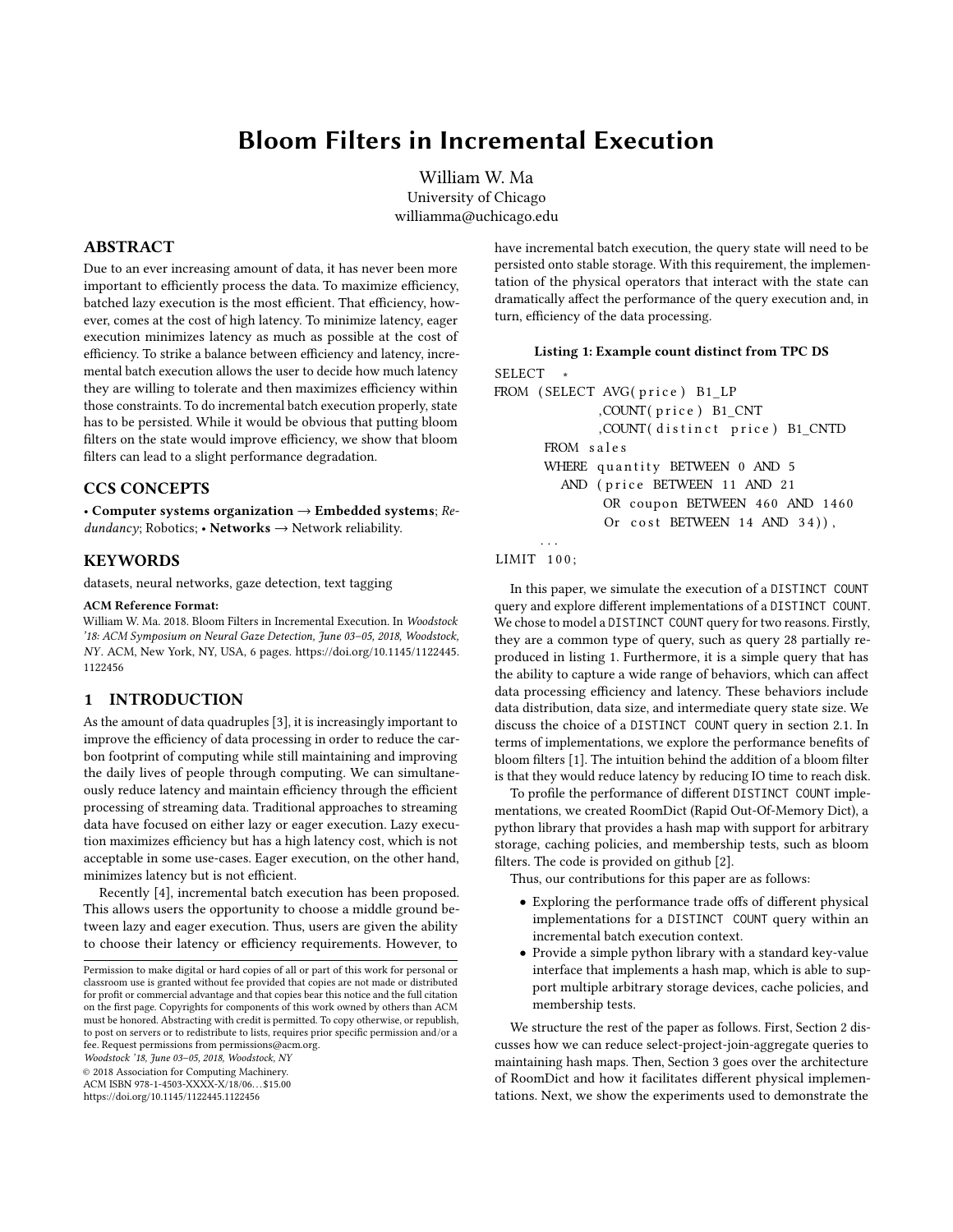performance of different physical implementations in section [4.](#page-3-0) Finally, we discuss future work in section [5.](#page-4-0)

## <span id="page-1-1"></span>2 LOGICAL MODEL

In this section, we introduce how DISTINCT COUNT queries are able to capture the entire range of behaviors that are present in incremental batch execution of select-project-join-aggregate queries. Additionally, we also discuss how only maintaining the intermediate state of a DISTINCT COUNT query can still capture the performance envelope of executing the entire DISTINCT COUNT query. The combination of these two ideas allows us to use the maintenance of the intermediate state of a DISTINCT COUNT query, a hash map, to capture the performance envelope of all select-project-join-aggregate queries.

# <span id="page-1-0"></span>2.1 Reducing General Queries to **DISTINCT COUNT** Queries

In this paper, we focus on improving the efficiency of select-projectjoin-aggregate queries. In doing so, we can safely ignore simple select and filter type queries because improving the efficiency of those is well studied within the context of query compilation and vectorized execution of database queries. For simplicity, we focus our attention to only include equality joins and exclude other types of joins.

Thus, our focus on (equality) joins and aggregations implies that the state that our queries have to maintain during execution is a hash map. This hash map would map the objects that we have seen so far to some sort of metadata. For (equality) joins, the mapping would be from the join keys we have seen so far to the records that have the given join keys. For aggregations, the mapping would be from the aggregation key to the intermediate value of the aggregation given the records that the execution has gone through up until this point in the execution. For DISTINCT COUNT queries specifically, the mapping would be to the distinct keys it has seen so far to the count of those keys it has seen thus far in the execution. Thus, it is obvious that we can model select-project-(equality) join-aggregate queries as DISTINCT COUNT for incremental batch execution, since the main difference from incremental batch execution to traditional batch execution is the fact that we have to maintain the intermediate state between successive, incremental executions. This intermediate state, a hash map, is the same across all of these queries.

Furthermore, the performance characteristics of select-project- (equality) join-aggregate queries can be similarly captured within DISTINCT COUNT queries. Specifically, we expect the performance to be tied to both the amount of data and the distribution of the data within every incremental batch execution of the queries.

First, it is trivial that the performance is tied to the amount of data being executed in every incremental batch execution. Additionally, the amount of data in the intermediate state will grow linearly with respect to the number of unique keys seen so far for aggregations, including DISTINCT COUNT. However, for joins, the amount of data in the intermediate state will grow linearly with respect to the number of rows seen so far. To simplify our analysis, we assume that the number of join keys is approximately the same as the number of rows for joins. This assumption is a fair assumption as

all of the joins within TPC-H and TPC-DS are joined on id type fields. Thus, the number of rows seen in a join is approximately equal to the number of unique keys seen so far. As a result, we can assume that there is roughly a constant amount of work to be done for every new value with respect to the amount of time to process an increasing amount of data. Thus, the performance of both DISTINCT COUNT and general select-project-(equality) joinaggregate queries is the same in the face of increasing the amount of data being processed.

Secondly, the performance is also tied to the distribution of the data. This is due to the fact that for both (equality) joins and aggregations, the intermediate state is a hash table. This hash table may grow beyond the available amount of memory for the query's set memory allocation. Thus, the hash table will be forced to spill to disk. As a result, the access time for all keys may not be identical. Therefore, as the hash map grows beyond the size of memory, the access time of the hash map is not constant, which leads to a difference in execution time when we compare this data set to a similar data set, but a smaller number of unique keys. As a result, the number of unique keys, or the distribution of the data, can affect performance.

Thus, all of the select-project-(equality) join-aggregate queries can be captured by DISTINCT COUNT queries, if we make the assumption that the number of join keys is approximately equal to the number of rows in the table.

# 2.2 Reducing **DISTINCT COUNT** Queries to Hash Map Maintenance

While there is a lot more to incremental batch execution of a DISTINCT COUNT query, we show that the main factors that affect performance, amount of data and the distribution of the data, can be captured by maintaining only the hash map that makes up the intermediate state. Specifically, we try to the performance characteristics of the overall latency for the entire incremental batch execution. For our purposes, we assume that the hash map attempts to stores everything in-memory, but is allowed to spill parts of the hash map to disk if there is not enough memory to store the hash map.

Firstly, it is obvious that as the amount of data increases, assuming a constant data distribution, the execution time will increase for both incremental batch execution of a DISTINCT COUNT query and simply maintaining the hash map of the DISTINCT COUNT query. While there are other considerations as the data increases in a real database, such as garbage collection, data compaction, and transaction management, we treat these as constants with respect to the increase in the amount of data being processed. Thus, we can expect to see the same performance patterns in both increasing the amount of data being processed in a DISTINCT COUNT and only maintaining the hash map of the intermediate state of a DISTINCT COUNT query.

Secondly, while we keep the data size the same, data distribution changes should have the same effects on both executing the entire DISTINCT COUNT query and only maintaining the intermediate state. This is fact relies on the assumption that we always have as much of the hash map in memory as we are allocated. Thus, there is no difference in how we access the hash map in both cases.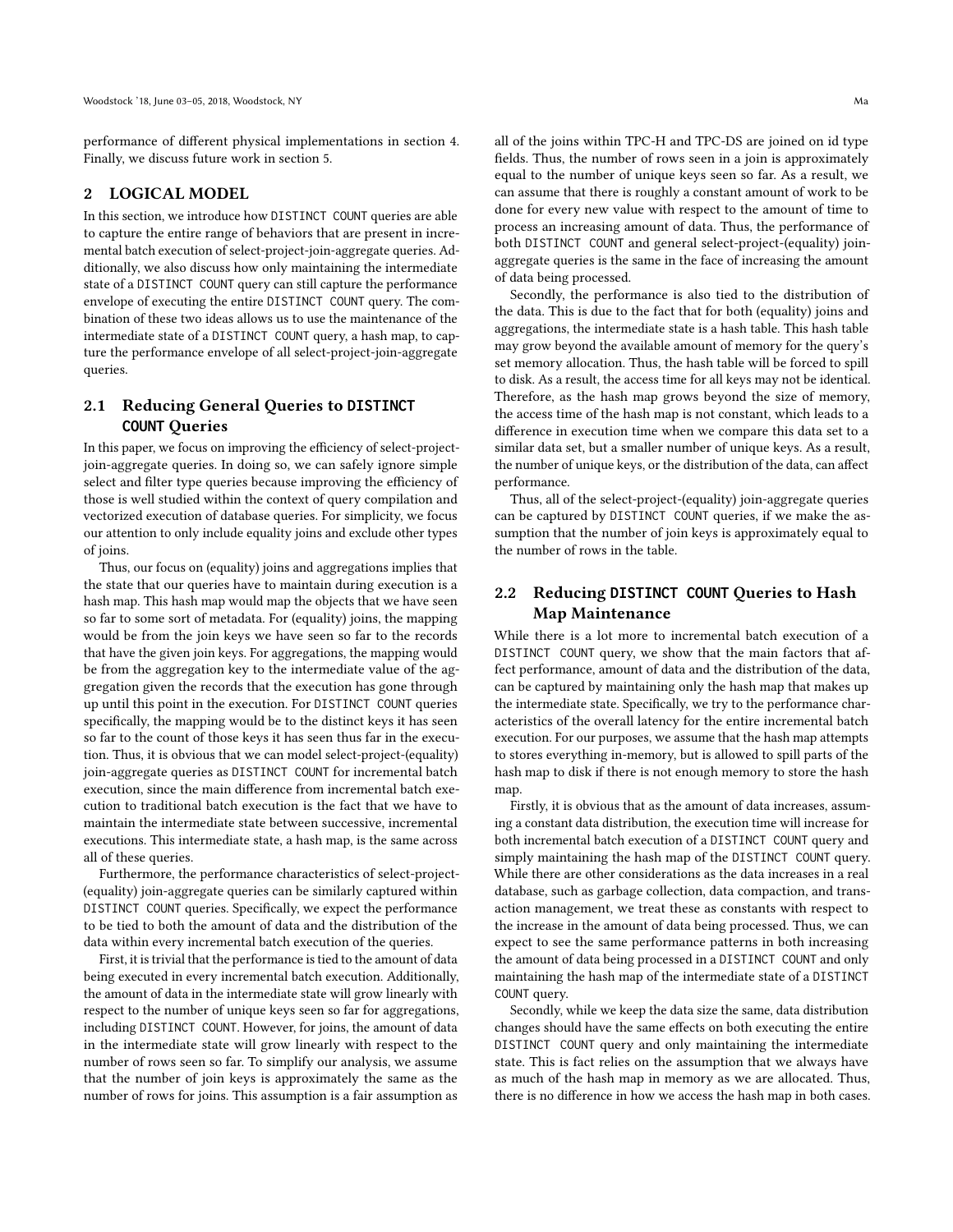

Figure 1: Logical architecture diagram of a RoomDict instance

However, there may be instances for when the entire hash map is persisted in memory and read back in at a later time. While we believe that this is a valid use-case, it makes more sense to have at least parts of the hash map in memory if memory is partitioned between all queries. However, this ultimately comes down to the architecture and design of each specific database. Furthermore, as long as both executions make the same assumption, we expect no significant performance deviations. Thus, data distributions effect on performance should be the same for both executing the entire DISTINCT COUNT query and only maintaining the intermediate state of the query, as long as the same assumptions are made for both.

## <span id="page-2-0"></span>3 PHYSICAL MODEL

In this section, we discuss the architecture of a RoomDict instance. RoomDict, on its own, only provides the building blocks and high level links. With this, users are able to customize their hash map to spill to arbitrary storage devices, use different caching policies, and different membership tests. Furthermore, the user is able to mix and match these lower level policies to build individualized "storage layers." These storage layers are the building blocks that the user creates and specifies the order of to customize their hash map. RoomDict takes the user's specification and "builds" the storage layers and connects them together.

## 3.1 RoomDict Instance Architecture

Every RoomDict instance implements the standard python dictionary interface, which is the MutableMapping abstract class in python. To instantiate a RoomDict instance, the user has to specify each "storage layer," which consists of a cache policy, membership test, and storage device. The defaults are "infinite" cache for the caching policy, no membership test, which implies that the storage layer will have to go to storage to check for membership, and disk storage.

The order of the storage layers implies the order in which the hash map will spill over. The first layer stores only as many keys as specified by the caching policy. When a user wants to add or update, which are implemented as a delete and insert, a key to the RoomDict hash map, the API layer will pass the new key to the first storage layer. If the first layer is full, RoomDict will use the caching policy to evict the key and pass the evicted key to the second layer. This continues until either the key is inserted into a storage layer or all storage layers are full, with respect to their caching policies, and the discarded key from the last layer is discarded.

When user wants to retrieve a key in the RoomDict hash map, the API layer passes the key to the first storage layer. This storage layer checks if it passes the membership test. Since we are currently only using bloom filters as our membership test, we are guaranteed no false positives but may have false negatives. Thus, if the membership test returns that it is in the storage device, the key is retrieved. Otherwise, we still have to go to the storage device to check if the key is in the current layer. If the key is confirmed to not be in the first storage layer, the key is passed to the next storage layer to check if it is there. This repeats until we have either found the key or checked all storage layers.

#### <span id="page-2-1"></span>3.2 RoomDict Implementation

Since the storage layers are all relatively independent, the API layer coordinates all of the different storage layers. This coordination has minimal overhead because it does not have to pass any key-value pairs between the storage layer and the API. Only the keys are passed around, except when returning a key-value pair to the user.

For the purposes of this paper, we have implemented the following. For caching policies, we implemented an LRU cache and an "infinite" cache, that is a "cache" with no size limit.

For membership tests, we use pybloom3, a bloom filter in python, and a dummy membership test that always returns false. This default is valid because bloom filters only has false negatives. Thus, this dummy membership test is essentially a bloom filter with a 100% false negative rate.

For storage interfaces, we use standard python dictionaries for in-memory, shelve from the standard library for disk storage, and a storage layer that can simulate arbitrary IO latency. To work around the fact that shelve stores the keys in-memory, which would not properly represent our workload, we reload the shelve file from disk every time we need to access it. Our storage layer that simulates arbitrary IO latencies is simply an in-memory dictionary that sleeps for a user defined amount of time before any function executes. This simple model allows us to get a rough approximation of different storage device IO latencies. While we could add noise or have different latencies for different functions (e.g., longer latency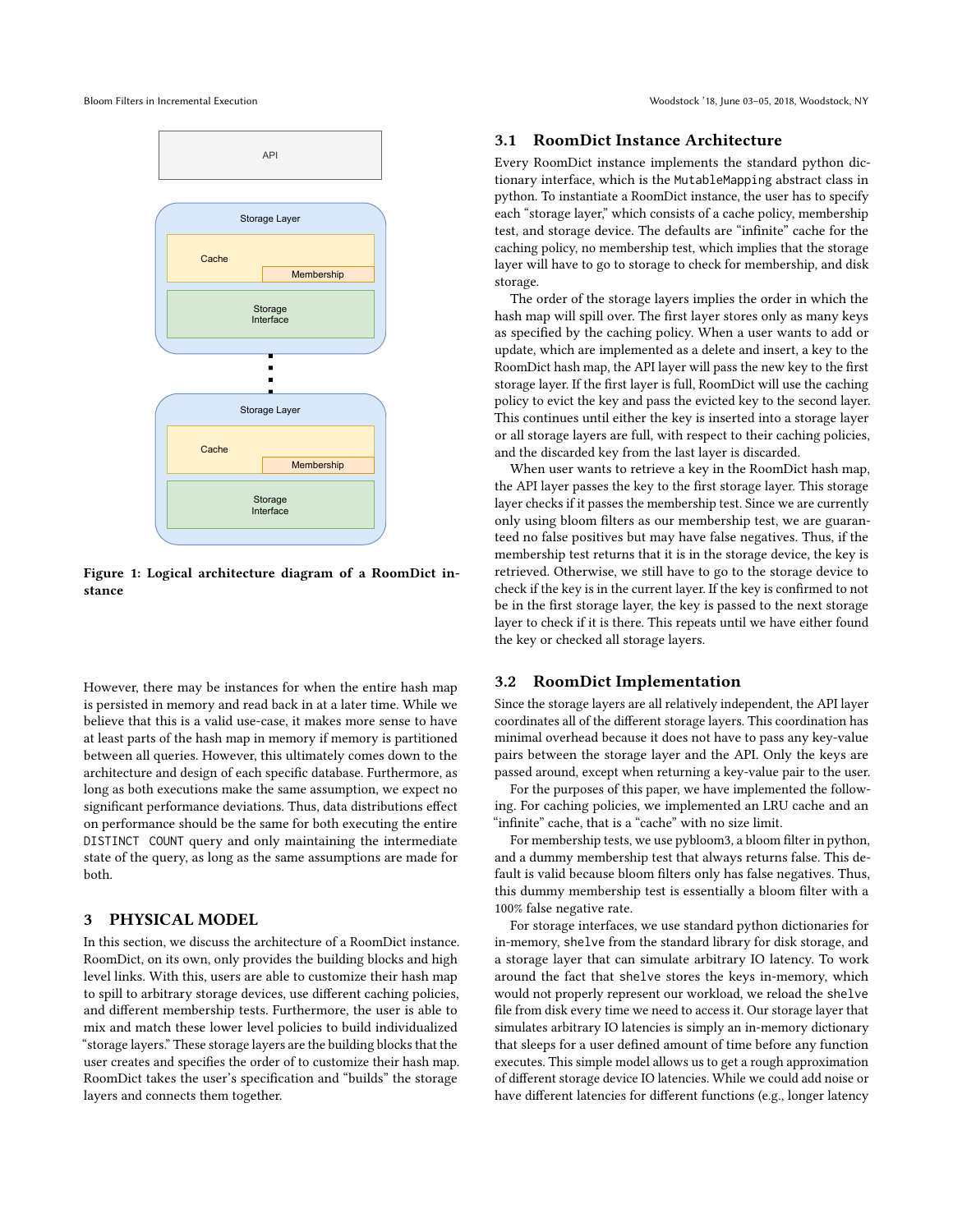Woodstock '18, June 03–05, 2018, Woodstock, NY Ma

<span id="page-3-1"></span>

Figure 2: Time w/diff. amounts of data

Figure 3: Time w/diff. latencies

Figure 4: Time w/disk & diff. latencies

for checking membership as compared to key-value retrieval), for the sake of simplicity, we use a constant amount of latency for all functions and for all executions.

## <span id="page-3-0"></span>4 EXPERIMENTS

For our experiments, we used RoomDict with an in-memory LRU cache and either on disk or arbitrary storage with an "infinite" cache. This configuration ensures that we always have some keys in-memory and there may be other keys in storage. We also are ensured that no keys will be discarded as the disk or arbitrary storage captures all the remaining keys.

With these RoomDict instances, we look at the difference in run time between using and not using a bloom filter when we vary the data distribution, storage device latency, amount of data processed, cache size, and false negative rate of the bloom filter. To do these benchmarks, we used an Intel NUC with more than 8 GB of memory. Our experiments never exceeded 4 GB of memory so we do not have to deal with issues of virtual memory. Additionally, RoomDict is only single threaded and Intel NUCs have at least 2 CPUs so there should not be any issues with scaling.

In all of our figures, we ensure that all values of the dimension we are varying have the same distribution in the dimension we are not varying. Then we simply take the average over the dimension we are varying. With this, we ensure that the performance patterns that we see are not due to some other variable in the specific RoomDict configuration that we chose.

We simulate a DISTINCT COUNT intermediate state workload by generating a random set of keys following either a uniform or zipf distribution. We then use a RoomDict instance to count the number of occurrences for each key.

At a high level, our experiments show that bloom filters cause too much overhead relative to modern IO devices, which makes using bloom filters result in less performance.

#### 4.1 Varying Data Parameters

In terms of data parameters that we have at our disposal to vary, we can vary the amount of data that is processed or the distribution of the data that we are processing.

<span id="page-3-2"></span>

| Distribution                                      | No Bloom Filter Bloom Filter |       |
|---------------------------------------------------|------------------------------|-------|
| Uniform                                           | 966 s                        | 971 s |
| Zipf scale $1.0001$   1003 s                      |                              | 931 s |
| Table 1: Run times (s) of different distributions |                              |       |

First, from figure [2,](#page-3-1) we can see that as the amount of data being processed increases, the amount of time to process the data also increases. The main difference we want to note is the fact that using a bloom filter leads to a shorter run time regardless of data size. However, the difference between using a bloom filter and not using a bloom filter goes down, relatively. Specifically, not using a bloom filter with 10,000 keys leads to a performance degradation of 15% but, 100,000 keys, the performance degradation is only 7%. This difference is reasonable because we are using an automatically scaling bloom filter, where the bloom filter increases in size to maintain an error rate as the amount of data the bloom filter has seen increases. Thus, with a larger data set, there will be more overhead with the bloom filter, as it has to increase in size more often. While bloom filters do lead to performance improvements when averaged over different data sizes, this pattern does not continue when averaging over different variables.

One such parameter that we are averaging over is the data distribution. However, when we look at the difference between using and not using a bloom filter across different data distributions in figure [3,](#page-3-1) where the distributions are either uniform or using a zipf with zipf scale factor shown on the x-axis. we see that the difference is minimized in a uniform distribution. We note the differences in table [1.](#page-3-2) The reason that the uniform data distribution results in a longer running time by using a bloom filter as opposed to not using a bloom filter is due to the fact that the uniform distribution is a continuous distribution. Thus, the keys generated are nearly all distinct from each other. However, the zipf distributions are discrete distributions. Thus, the scale factor determines how likely the keys are going to overlap with each other. Given this difference, if all or a majority of the keys are distinct, then the overhead to calculate the hashes and maintaining the bloom filter is not worth it. While having all distinct keys may not happen when doing aggregations, having all distinct keys is a certainty in TPC-H joins as TPC-H joins all occur over unique id keys. Furthermore, we see a larger reduction in running time when there are less distinct keys (i.e., higher zipf scale factor) when using a bloom filter as opposed to not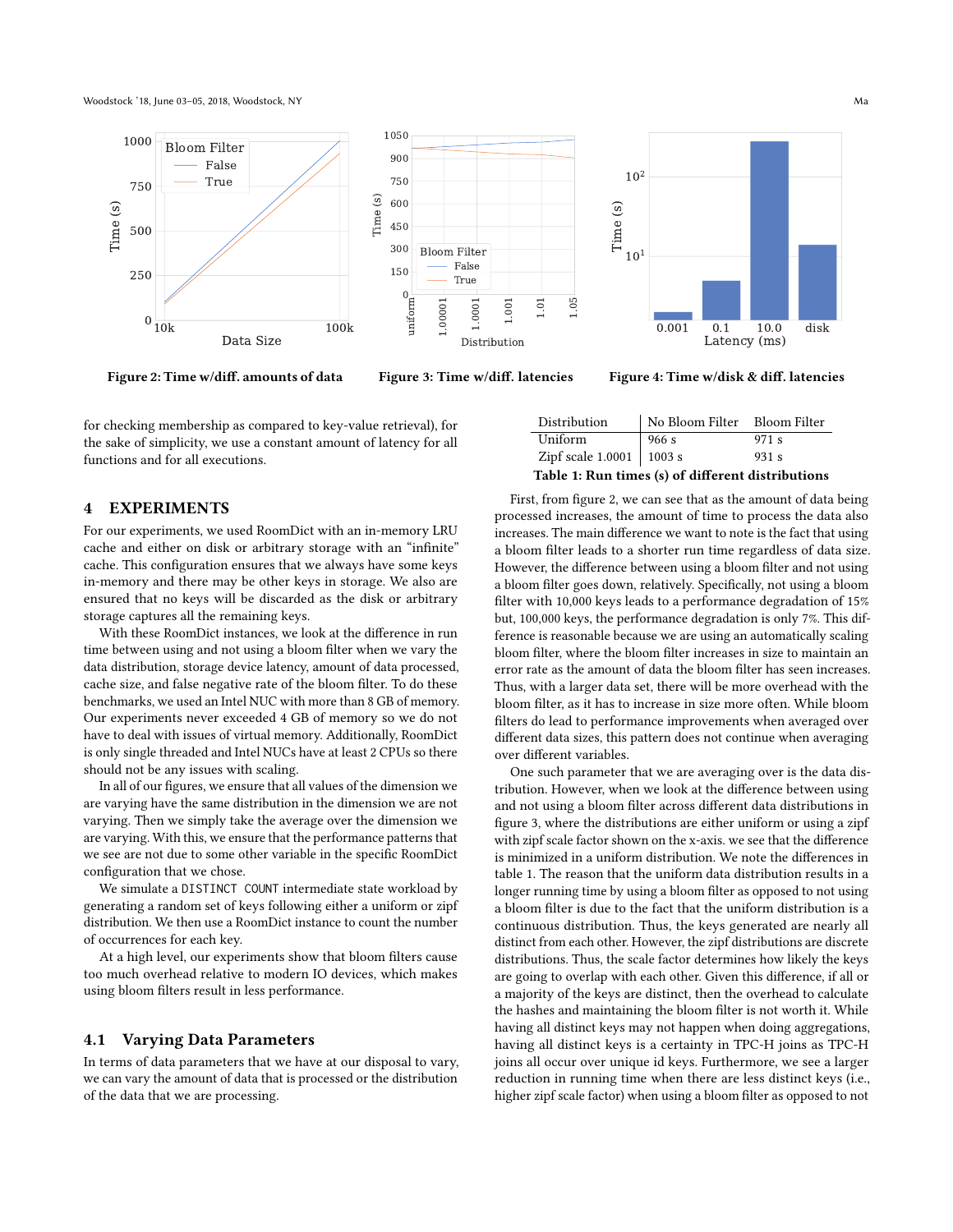<span id="page-4-1"></span>

Figure 5: Time w/diff. device latencies

Figure 6: Time w/diff. cache ratios

Figure 7: Time w/diff. error rates

using a bloom filter. This is due to the fact that the bloom filter can further reduce IO operations that need to be done. This reduction is on top of the reduction that comes as a benefit of having a cache. Additionally, with less distinct keys, there is less overhead needed to maintain the scalable bloom filter because there will be less times that we have to scale the bloom filter.

Overall, we find that the usage of a bloom filter leads to lower performance due to the fact that bloom filters have higher overhead than IO latencies.

#### 4.2 Varying Device Parameters

When changing the device parameters, we have the ability to change the storage latency and cache size. Before diving into the effects of different storage latencies, we first look at the approximate storage latency of using disk storage. We can see from figure [4](#page-3-1) that the runtime for disk storage is between that of a 0.1 ms and 10 ms simulated latency. However, this does not prove the assumption made in section [3.2](#page-2-1) because in both the disk storage and the arbitrary storage engines, we simulate the IO time to be constant for every operation. Disk operations have to read the entire file in from disk and the arbitrary storage sleeps for an arbitrary amount of time. While the file does grow over time, most distributions have many "hot" keys, which means that the file on disk does not grow after a certain burn in period. Although this could be the case, more experiments are needed to prove that this is the case. While it is not precisely clear that our simulated times reflect actual storage media times 100%, this does show that the simulated times are within the ballpark and are good enough to use for high level analysis.

When we do vary the simulated storage latency, we notice that the runtime increases with the storage latency in figure [5.](#page-4-1) We can see that there is an linear increase in runtime as the simulated storage media latency increases. Unsurprisingly, the difference between using a bloom filter and not using a bloom filter also increases exponentially. This is expected because the bloom filter allows us to reduce one IO when looking for a key. However, this difference may be artificially inflated due to the fact that we are using the same IO latency for checking if a key exists. While it may be true that the difference is artificially inflated, the difference will still exists as long as we have to go to the (simulated) storage media to check for the existence of a key. It is worth noting that only at a simulated

storage media latency of  $10^{-6}$ s = 1 $\mu$ s is the overhead of using a bloom filter more expensive than not using a bloom filter. However, the difference in runtime is 0.1s. Since SSD and hard drives have a storage latency of well beyond  $1\mu s$ , the difference can be safely ignored for practical applications.

In addition to changing the storage latency, we are also able to change the cache size. From figure [6,](#page-4-1) we can see that as the relative cache size increases, the run time decreases. Furthermore, as the cache size increases, the difference between using a bloom filter and not using a bloom filter also decreases. This is not surprising because as the cache size increases, the bloom filter code path is hit less. Thus the difference between using a bloom filter and not using a bloom filter will also decrease proportionally. It is worth noting that because the difference between using a bloom filter and not using a bloom filter when the cache size is 50% of the data size is 1 second implies that the majority of the data can fit within the cache, for most distributions tested.

#### 4.3 Vary Implementation Details

Finally, we adjust the bloom filter error rate that we enforce. With the results in figure [7,](#page-4-1) we can see that there is a very small difference between an error rate of 10%, 25%, and 50%. Additionally, even the difference between 1% and 10% is only a 5% performance degradation. This is important because then we can simply set a larger error rate on the bloom filter without much worry for performance. However, this is assuming that we do not attempt to go for the marginal gains and reduce the error rate down below 1%, as it appears that the bloom filter error rate performance degrades exponentially as the error rate approaches zero.

## <span id="page-4-0"></span>5 FUTURE WORK

For future work, there are many paths that we can explore down the line. In terms of query latency predictions, we can use bloom filters as a way to smooth the difference between having a hash table entirely in memory and a hash table split between in memory and on different storage media. Borrowing from the patterns that we saw in figure [2](#page-3-1) and figure [5,](#page-4-1) it appears that the patterns that we will see should be relatively easy to approximate, as they will